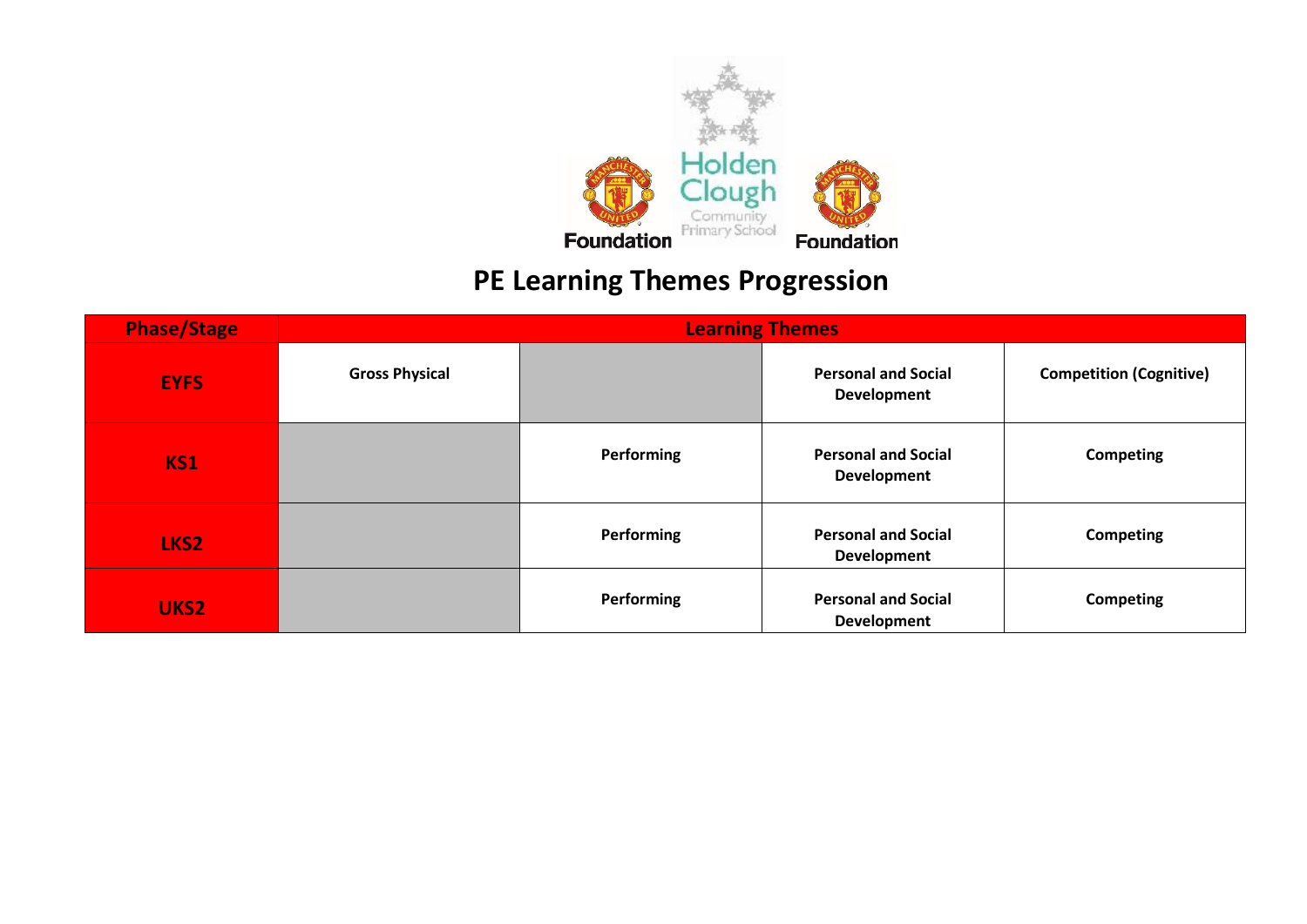## **Learning Theme: Gross Physical**

| <b>Nursery</b>                                                                                                                                | <b>Reception</b>                                                                                                                                                                          | <b>Year 1</b> | <b>Year 2</b> | <b>Year 3</b> | Year <sub>4</sub> | <b>Year 5</b> | Year <sub>6</sub> |
|-----------------------------------------------------------------------------------------------------------------------------------------------|-------------------------------------------------------------------------------------------------------------------------------------------------------------------------------------------|---------------|---------------|---------------|-------------------|---------------|-------------------|
| Climbs stairs, steps and moves<br>across climbing equipment<br>using alternate feet<br>Maintains balance using<br>hands and body to stabilise | Chooses to move in a range of<br>ways, moving freely and with<br>confidence, making changes<br>to body shape, position and<br>pace of movement such as<br>slithering, shuffling, rolling, |               |               |               |                   |               |                   |
| Walks down steps or slopes<br>whilst carrying a small object,<br>maintaining balance and<br>stability                                         | crawling, walking, running,<br>jumping, skipping, sliding and<br>hopping.<br>Experiments with different                                                                                   |               |               |               |                   |               |                   |
| Runs with spatial awareness<br>and negotiates space<br>successfully, adjusting speed<br>or direction to avoid                                 | ways of moving, testing out<br>ideas and adapting<br>movements to reduce risk                                                                                                             |               |               |               |                   |               |                   |
| obstacles.<br>Can balance on one foot or in<br>a squat momentarily, shifting                                                                  | Jumps off an object and lands<br>appropriately using hands,<br>arms and body to stabilise<br>and balance                                                                                  |               |               |               |                   |               |                   |
| body weight to improve<br>stability.                                                                                                          | Negotiates space successfully<br>when playing racing and                                                                                                                                  |               |               |               |                   |               |                   |
| Can grasp and release with<br>two hands to throw and catch<br>a large ball, beanbag or an<br>object                                           | chasing games with other<br>children, adjusting speed or<br>changing direction to avoid<br>obstacles.                                                                                     |               |               |               |                   |               |                   |
| Creates lines and circles<br>pivoting from the shoulder<br>and elbow.                                                                         | Travels with confidence and<br>skill around, under, over and<br>through balancing and<br>climbing equipment                                                                               |               |               |               |                   |               |                   |
| Manipulates a range of tools<br>and equipment in one hand<br>including scarves or ribbons                                                     | Shows increasing control over<br>an object in pushing, patting,<br>throwing, catching or kicking<br>it                                                                                    |               |               |               |                   |               |                   |
| Continues to explore moving<br>in a range of ways, e.g.,<br>mirroring, creating own<br>movement patterns                                      | Handles objects safely and<br>with increasing control and<br>intention                                                                                                                    |               |               |               |                   |               |                   |
| Enjoys joining in with moving,<br>dancing and ring games.                                                                                     | Shows a preference for a<br>dominant hand                                                                                                                                                 |               |               |               |                   |               |                   |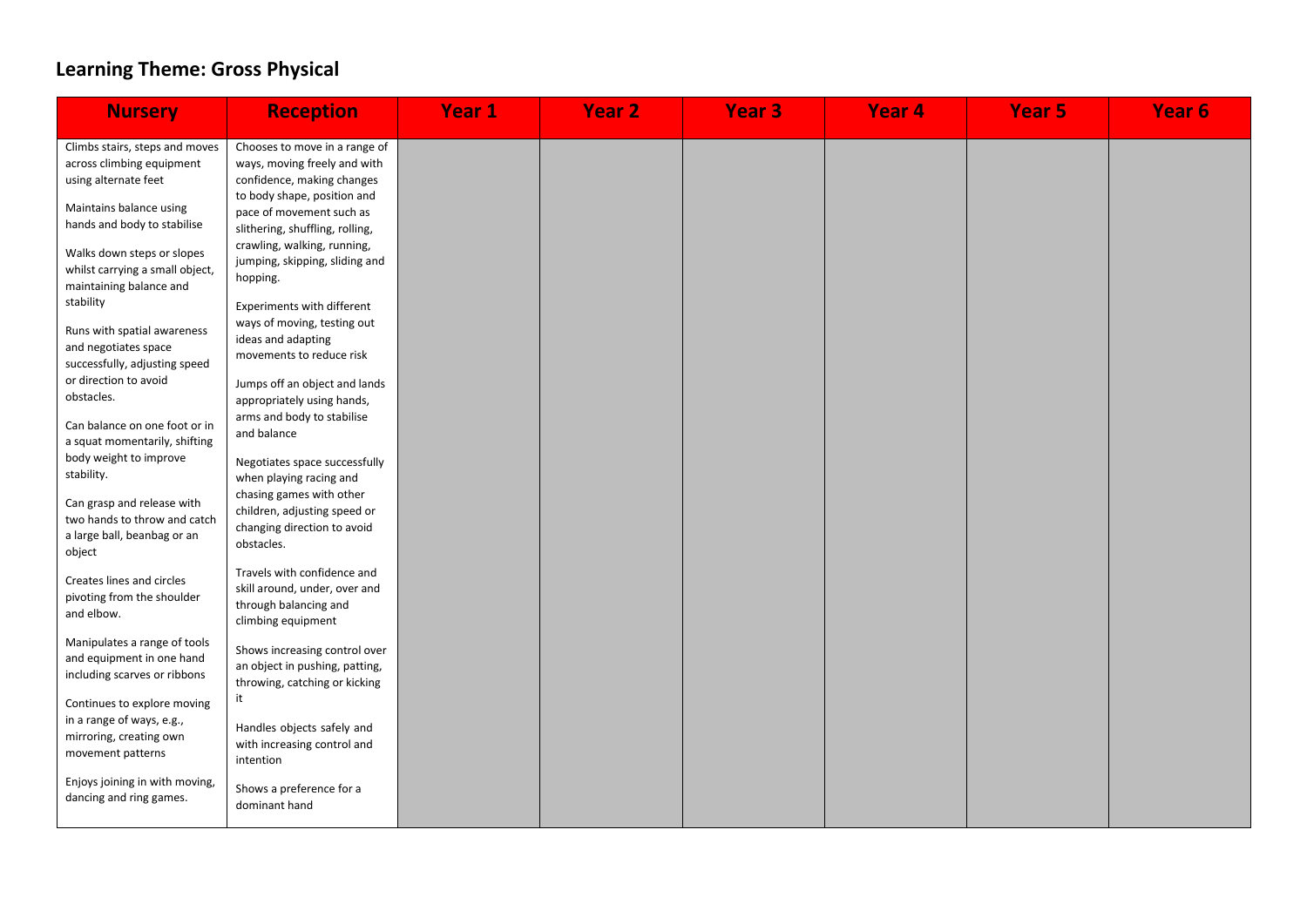## **Learning Theme: Performing**

| <b>Nursery</b> | <b>Reception</b> | Year 1                                                                                                                                                                                                                                                                                                                                                                                                                                                                                          | <b>Year 2</b>                                                                                                                                                                                                                                                                                                                                                                                                                                                                                   | Year <sub>3</sub>                                                                                                                                                                                                                                                                                                                                                                                                                                                                              | Year <sub>4</sub>                                                                                                                                                                                                                                                                                                                                                                                                                                                                              | <b>Year 5</b>                                                                                                                                                                                                                                                                                                                                                                                                                                                                                                                                              | Year <sub>6</sub>                                                                                                                                                                                                                                                                                                                                                                                                                                                                                                                                          |
|----------------|------------------|-------------------------------------------------------------------------------------------------------------------------------------------------------------------------------------------------------------------------------------------------------------------------------------------------------------------------------------------------------------------------------------------------------------------------------------------------------------------------------------------------|-------------------------------------------------------------------------------------------------------------------------------------------------------------------------------------------------------------------------------------------------------------------------------------------------------------------------------------------------------------------------------------------------------------------------------------------------------------------------------------------------|------------------------------------------------------------------------------------------------------------------------------------------------------------------------------------------------------------------------------------------------------------------------------------------------------------------------------------------------------------------------------------------------------------------------------------------------------------------------------------------------|------------------------------------------------------------------------------------------------------------------------------------------------------------------------------------------------------------------------------------------------------------------------------------------------------------------------------------------------------------------------------------------------------------------------------------------------------------------------------------------------|------------------------------------------------------------------------------------------------------------------------------------------------------------------------------------------------------------------------------------------------------------------------------------------------------------------------------------------------------------------------------------------------------------------------------------------------------------------------------------------------------------------------------------------------------------|------------------------------------------------------------------------------------------------------------------------------------------------------------------------------------------------------------------------------------------------------------------------------------------------------------------------------------------------------------------------------------------------------------------------------------------------------------------------------------------------------------------------------------------------------------|
|                |                  | Can warm up safely<br>prior to exercise and<br>can sustain<br>performance over<br>periods of time.<br>Able to work safely<br>within a defined<br>space<br>Demonstrates<br>agility, balance and<br>coordination.<br>Can follow simple<br>movement patterns<br>at different levels,<br>speeds and through<br>a variety of<br>pathways.<br>Understands some<br>principles of<br>attacking and<br>defending<br>Has started to link<br>skills to perform<br>actions and<br>sequences of<br>movement. | Can warm up safely<br>prior to exercise and<br>can sustain<br>performance over<br>periods of time.<br>Able to work safely<br>within a defined<br>space<br>Demonstrates<br>agility, balance and<br>coordination.<br>Can follow simple<br>movement patterns<br>at different levels,<br>speeds and through<br>a variety of<br>pathways.<br>Understands some<br>principles of<br>attacking and<br>defending<br>Has started to link<br>skills to perform<br>actions and<br>sequences of<br>movement. | Warms up prior to<br>exercise and is able<br>to sustain<br>performance over<br>periods of time.<br>Has a sense of<br>anticipation; can<br>find space and is<br>aware of others.<br>Demonstrates<br>agility, balance,<br>coordination and<br>precision.<br>Performs with<br>control making good<br>decisions as they go.<br>Understands how to<br>work alongside and<br>against others when<br>attacking and<br>defending<br>Links skills to<br>perform actions and<br>sequences of<br>movement | Warms up prior to<br>exercise and is able<br>to sustain<br>performance over<br>periods of time.<br>Has a sense of<br>anticipation; can<br>find space and is<br>aware of others.<br>Demonstrates<br>agility, balance,<br>coordination and<br>precision.<br>Performs with<br>control making good<br>decisions as they go.<br>Understands how to<br>work alongside and<br>against others when<br>attacking and<br>defending<br>Links skills to<br>perform actions and<br>sequences of<br>movement | Can lead others in<br>warming up, knows<br>why it is important<br>and can work<br>actively across<br>whole sessions<br>Reads the play; and<br>shows tactical<br>awareness when<br>performing across<br>the curriculum.<br>Moves fluently and<br>can performs a wide<br>range of skills<br>confidently and<br>competently<br>Works with control<br>and composure<br>when under<br>pressure.<br>Knows when to<br>attack and when to<br>defend and puts the<br>needs of the team<br>first<br>Able to perform<br>routines and a range<br>of skills seamlessly. | Can lead others in<br>warming up, knows<br>why it is important<br>and can work<br>actively across<br>whole sessions<br>Reads the play; and<br>shows tactical<br>awareness when<br>performing across<br>the curriculum.<br>Moves fluently and<br>can performs a wide<br>range of skills<br>confidently and<br>competently<br>Works with control<br>and composure<br>when under<br>pressure.<br>Knows when to<br>attack and when to<br>defend and puts the<br>needs of the team<br>first<br>Able to perform<br>routines and a range<br>of skills seamlessly. |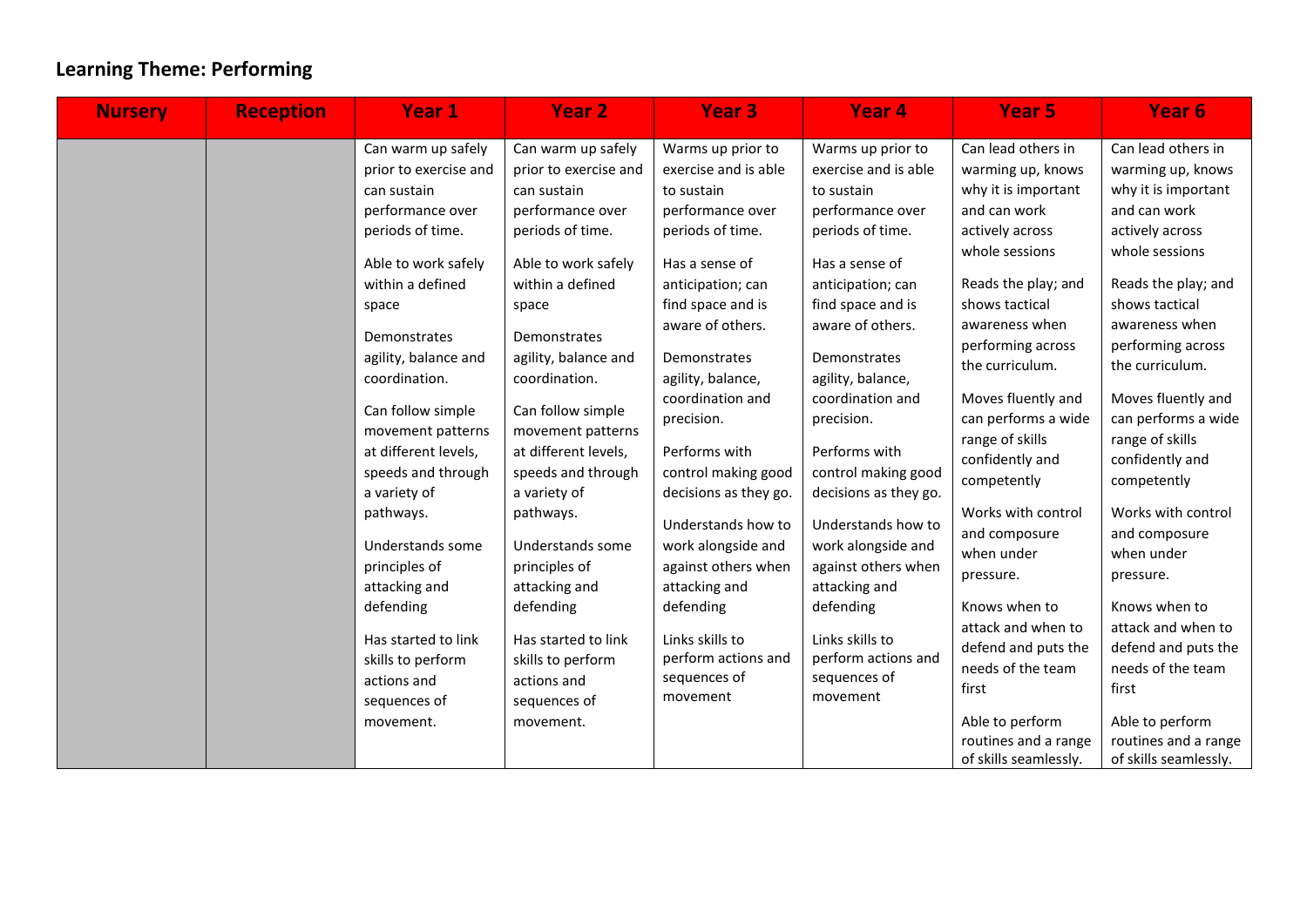## **Learning Theme: Personal and Social Development**

| <b>Nursery</b>                                                                                                                                                                                                                                                                                                                                                                                                                                                                                                                                                                                                                                                                                                                                            | <b>Reception</b>                                                                                                                                                                                                                                                                                                                                                                                                                                                                                                                                                               | <b>Year 1</b>                                                                                                                                                                                                                                                                                                                               | <b>Year 2</b>                                                                                                                                                                                                                                                                                                                               | <b>Year 3</b>                                                                                                                                                                                                                                                                                                                                                                                                           | Year <sub>4</sub>                                                                                                                                                                                                                                                                                                                                                                                                       | <b>Year 5</b>                                                                                                                                                                                                                                                                                                                                                                                                                                                                                                                                                                                                                       | Year <sub>6</sub>                                                                                                                                                                                                                                                                                                                                                                                                                                                                                                                                                                                                                   |
|-----------------------------------------------------------------------------------------------------------------------------------------------------------------------------------------------------------------------------------------------------------------------------------------------------------------------------------------------------------------------------------------------------------------------------------------------------------------------------------------------------------------------------------------------------------------------------------------------------------------------------------------------------------------------------------------------------------------------------------------------------------|--------------------------------------------------------------------------------------------------------------------------------------------------------------------------------------------------------------------------------------------------------------------------------------------------------------------------------------------------------------------------------------------------------------------------------------------------------------------------------------------------------------------------------------------------------------------------------|---------------------------------------------------------------------------------------------------------------------------------------------------------------------------------------------------------------------------------------------------------------------------------------------------------------------------------------------|---------------------------------------------------------------------------------------------------------------------------------------------------------------------------------------------------------------------------------------------------------------------------------------------------------------------------------------------|-------------------------------------------------------------------------------------------------------------------------------------------------------------------------------------------------------------------------------------------------------------------------------------------------------------------------------------------------------------------------------------------------------------------------|-------------------------------------------------------------------------------------------------------------------------------------------------------------------------------------------------------------------------------------------------------------------------------------------------------------------------------------------------------------------------------------------------------------------------|-------------------------------------------------------------------------------------------------------------------------------------------------------------------------------------------------------------------------------------------------------------------------------------------------------------------------------------------------------------------------------------------------------------------------------------------------------------------------------------------------------------------------------------------------------------------------------------------------------------------------------------|-------------------------------------------------------------------------------------------------------------------------------------------------------------------------------------------------------------------------------------------------------------------------------------------------------------------------------------------------------------------------------------------------------------------------------------------------------------------------------------------------------------------------------------------------------------------------------------------------------------------------------------|
| Is sensitive to others'<br>messages of<br>appreciation or<br>criticism.<br>Shows their confidence<br>and self-esteem<br>through being<br>outgoing towards<br>people, taking risks<br>and trying new things<br>or new social<br>situations and being<br>able to express their<br>needs and ask adults<br>for help<br>Expresses a wide range<br>of feelings in their<br>interactions with<br>others and through<br>their behaviour and<br>play, including<br>excitement and<br>anxiety, guilt and self-<br>doubt<br>Seeks out<br>companionship with<br>adults and other<br>children, sharing<br>experiences and play<br>ideas.<br>Enjoys playing alone,<br>alongside and with<br>others, inviting others<br>to play and attempting<br>to join others' play. | Is aware of<br>behavioural<br>expectations and<br>sensitive to ideas of<br>justice and fairness.<br>Seeks support,<br>emotional<br>'refuelling' and<br>practical help in new<br>or challenging<br>situations.<br>Is more able to<br>manage their<br>feelings and tolerate<br>situations in which<br>their wishes cannot<br>be met.<br>Shows confidence in<br>speaking to others<br>about their own<br>needs, wants,<br>interests and<br>opinions in familiar<br>group<br>Shows confidence in<br>choosing resources<br>and perseverance in<br>carrying out a<br>chosen activity | Communicates<br>effectively and<br>works well with<br>others.<br>Manages feelings<br>and behaviour well.<br>Self-motivated and<br>displays self-<br>confidence.<br>Knows what success<br>looks like - self and<br>others.<br>Can comment on the<br>work of others using<br>some technical<br>language.<br>Demonstrates<br>leadership skills | Communicates<br>effectively and<br>works well with<br>others.<br>Manages feelings<br>and behaviour well.<br>Self-motivated and<br>displays self-<br>confidence.<br>Knows what success<br>looks like - self and<br>others.<br>Can comment on the<br>work of others using<br>some technical<br>language.<br>Demonstrates<br>leadership skills | Communicates<br>effectively and<br>listens to others.<br>Will vocalise<br>opinions across<br>different areas of<br>the curriculum<br>Works well with<br>others in a range of<br>contexts.<br>Reflective and able<br>to recognise success<br>in self and others.<br>Able to comment<br>constructively on<br>the work of others<br>Is comfortable in the<br>role of leader and<br>shows some ability<br>to inspire others | Communicates<br>effectively and<br>listens to others.<br>Will vocalise<br>opinions across<br>different areas of<br>the curriculum<br>Works well with<br>others in a range of<br>contexts.<br>Reflective and able<br>to recognise success<br>in self and others.<br>Able to comment<br>constructively on<br>the work of others<br>Is comfortable in the<br>role of leader and<br>shows some ability<br>to inspire others | Listens actively,<br>respects the opinion<br>of others and<br>contributes ideas<br>Thinks creatively to<br>find solutions to<br>challenges across<br>different areas of<br>the curriculum<br>Able to work<br>constructively,<br>irrespective of who<br>they are working<br>with or the area of<br>PE.<br>Knows what they<br>need to do to<br>improve and what<br>others need to do to<br>improve their<br>performance.<br>Evaluates the work<br>of others using<br>technical language<br>including setting<br>targets for<br>improvement.<br>Demonstrates a<br>range of leadership<br>skills and is happy to<br>take the initiative | Listens actively,<br>respects the opinion<br>of others and<br>contributes ideas<br>Thinks creatively to<br>find solutions to<br>challenges across<br>different areas of<br>the curriculum<br>Able to work<br>constructively,<br>irrespective of who<br>they are working<br>with or the area of<br>PE.<br>Knows what they<br>need to do to<br>improve and what<br>others need to do to<br>improve their<br>performance.<br>Evaluates the work<br>of others using<br>technical language<br>including setting<br>targets for<br>improvement.<br>Demonstrates a<br>range of leadership<br>skills and is happy to<br>take the initiative |